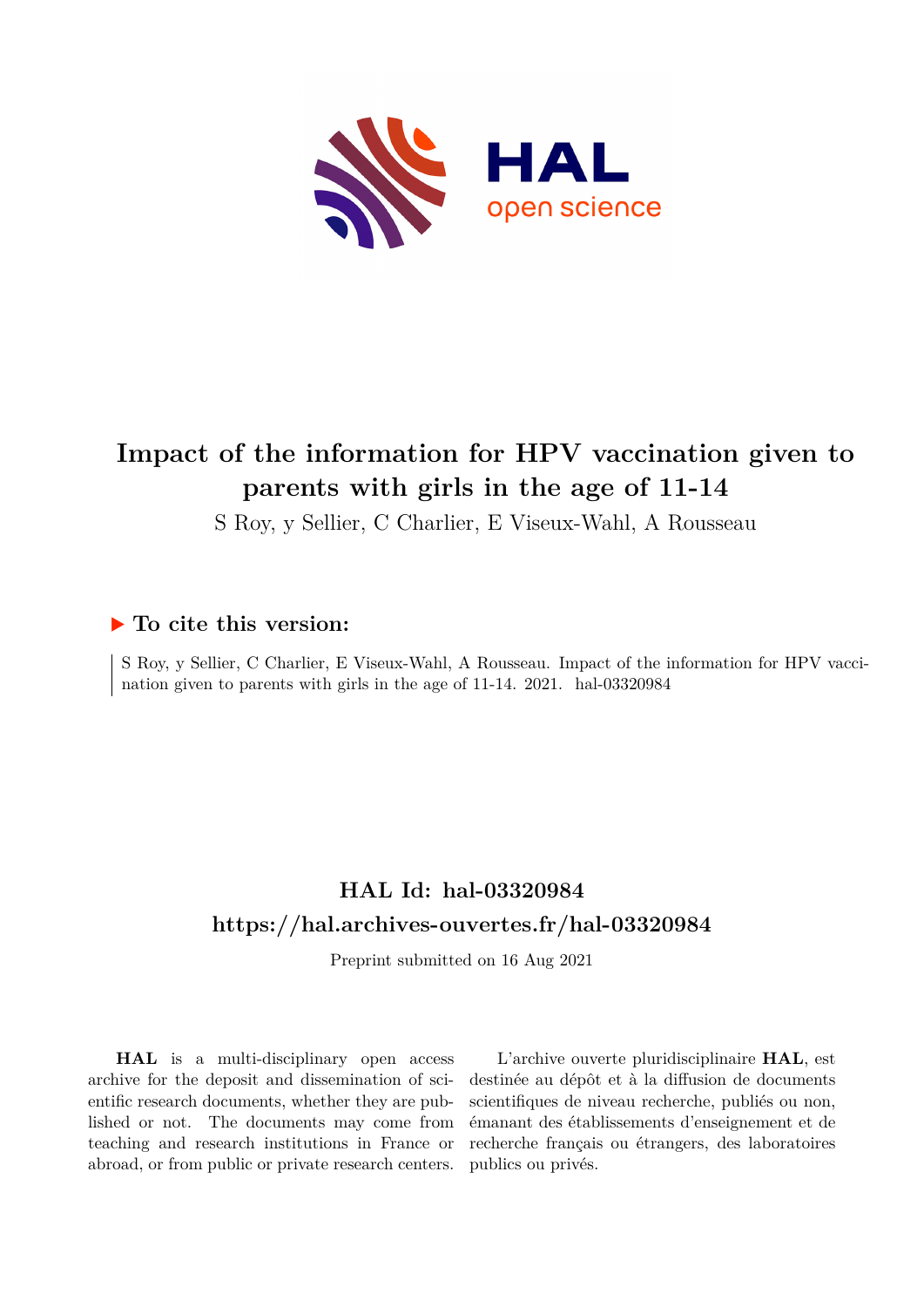## **Impact of the information for HPV vaccination given to parents with girls in the**

## **age of 11-14.**

S. Roy<sup>a</sup>, Y.Sellier<sup>b</sup>, C.Charlier<sup>c</sup>, E. Viseux-Wahl<sup>d</sup>, A.Rousseau<sup>e, f</sup>

## Correspondence:

- a. |Midwifery Department] Département de Maïeutique, UFR des Sciences de la Santé Simone-Veil, Université Versailles Saint-Quentin en Yvelines, 78180 Montigny le Bretonneux, France
- b. [Obstetric and Fœtal Medecine Unit] Service d'obstétrique et de médecine fœtale, Équipe hospitalouniversitaire 7328, Université Paris Descartes, Hôpital Universitaire Necker Enfants-malades, Assistance Publique–Hôpitaux de Paris, 75015 Paris, France. Ecole de Sages-Femmes de Foch, Université Versailles Saint-Quentin en Yvelines
- c. [Infectious Disease Department] Université Paris Descartes, Hôpital Necker-Enfants Malades, Service de Maladies Infectieuses, Institut Imagine, Assistance Publique–Hôpitaux de Paris, 75015 Paris, France
- d. [Midwifery Department] Ecole de Sages-Femmes de Foch, 92150 Suresnes, Université Versailles Saint-Quentin en Yvelines , 78180 Montigny le Bretonneux, France
- e. [Graduate School in Health Sciences] EA 7285 RISCQ, Midwifery Department, UFR des Sciences de la Santé S. Veil, Université Versailles Saint-Quentin en Yvelines, 78180 Montigny le Bretonneux, France
- f. Obstetric Department, CHI Poissy-Saint-Germain en Laye, 78300 Poissy, France

Corresponding author: anne.rousseau@uvsq.fr

**Word count**: Abstract: 193 and Text: 2797 words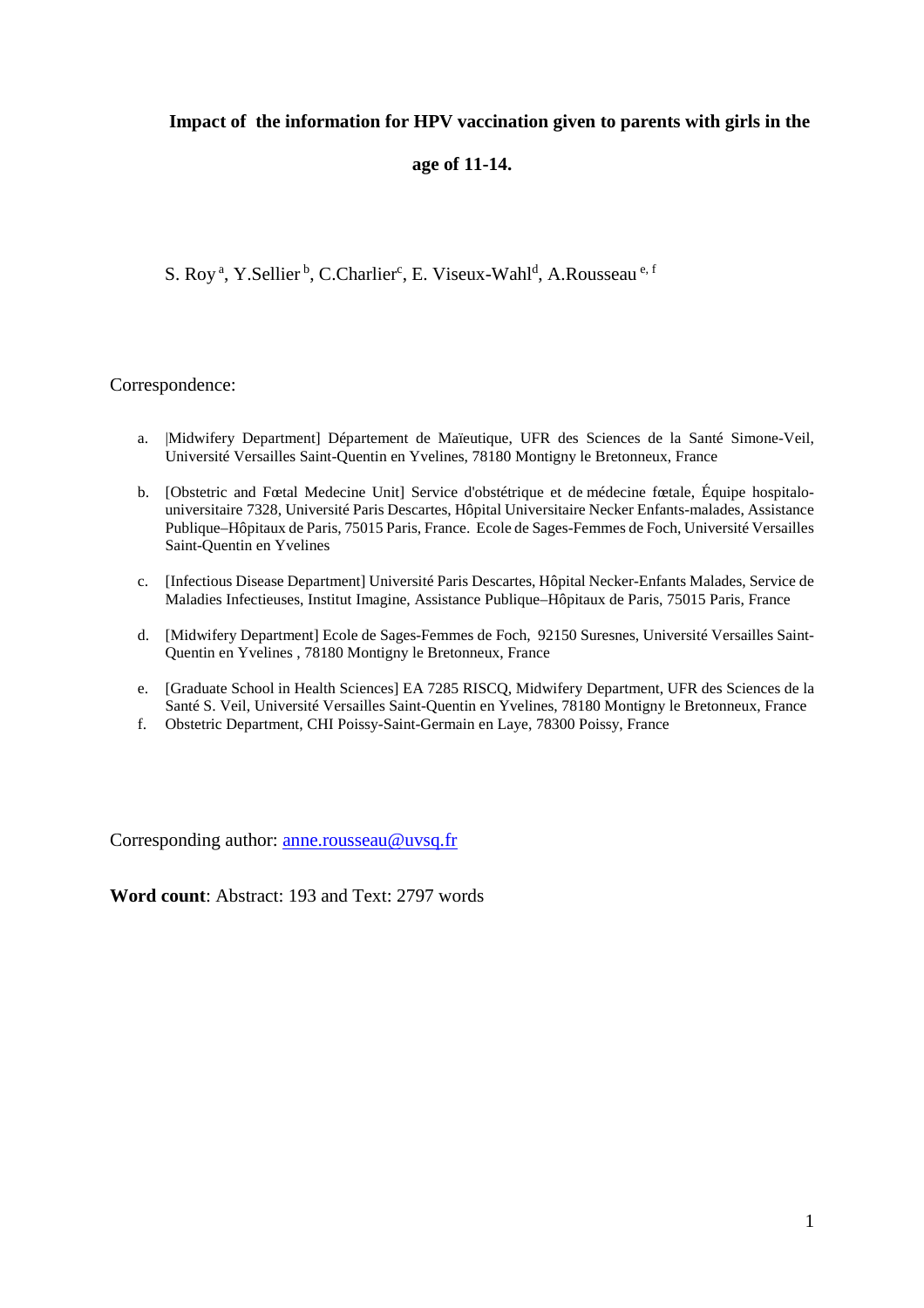#### **Abstract**

**Objectives:** Vaccination against human papillomaviruses (HPV) prevents over 70% of precancerous lesions leading to cervical cancer. In 2016 in France, 19.5% of girls aged 16 benefited from a comprehensive immunisation strategy, contrarily to countries like Sweden and Great-Britain where that rate nears 80%. The study aim was to evaluate the impact on HPV vaccination of information given to parents of girls aged 11 to 14.

**Study design:** A descriptive study used questionnaires to evaluate parents' knowledge and opinion on HPV vaccination before and after reading an information leaflet. It included parents of girls aged 11 to 14 not previously vaccinated against HPV.

**Results:** There were 106 questionnaires analysed. The initial level of information was poor: 10 of 11 questions assessing knowledge scored below 50% of correct answers. After reading the leaflet, knowledge increased significantly while adherence rose by 74%. Among the 51% initially undecided, 20% intended on vaccinating their daughter after being informed.

**Conclusion**: The leaflet enhanced knowledge and strengthened intention to vaccinate. However, parents' adherence to vaccination remained moderate. Digital information must be provided alongside communication campaigns by healthcare professionals. This requires identifying levers and barriers and adapting vaccination strategies.

**Keywords:** Information, Human papillomavirus, HPV vaccination.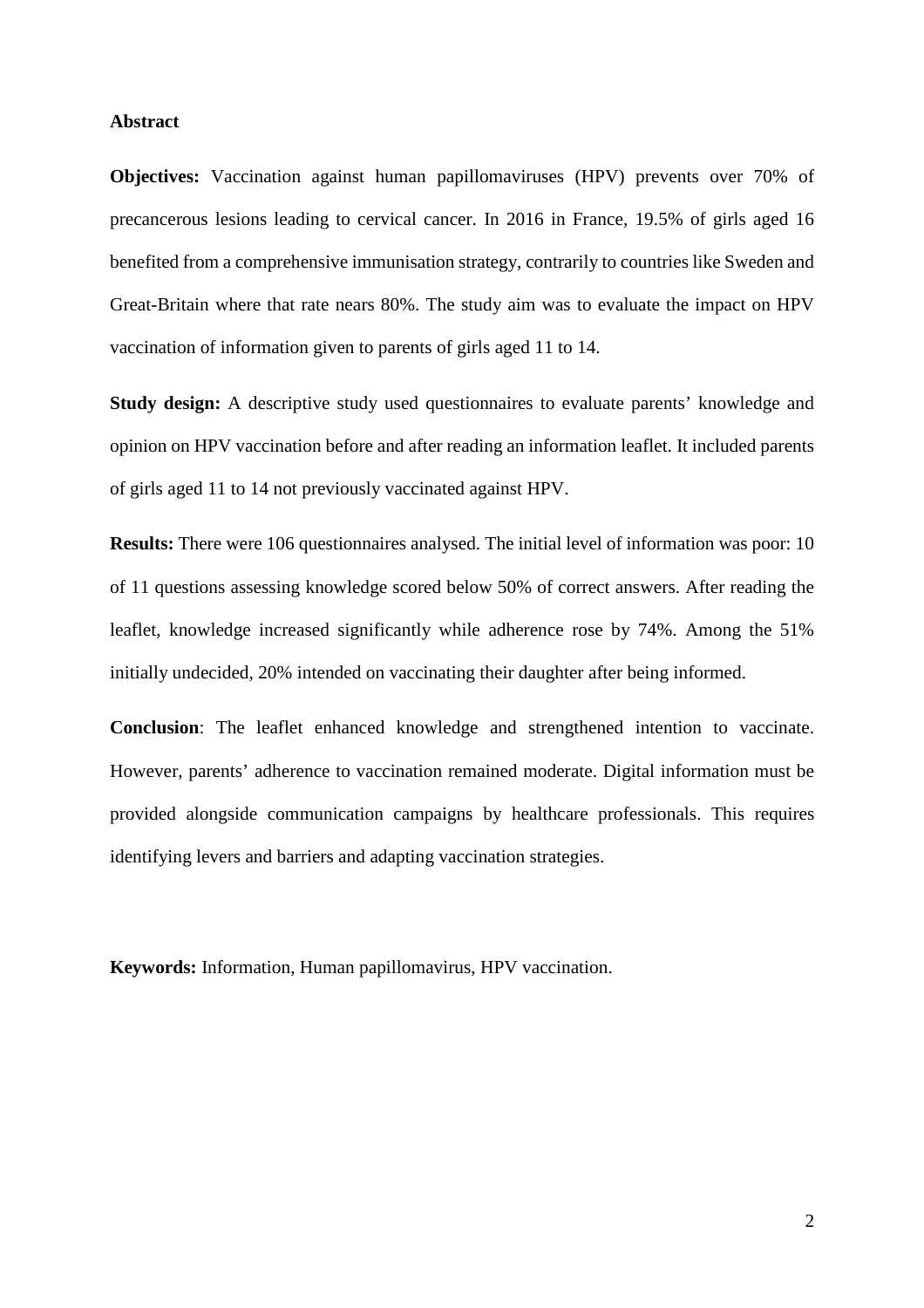#### **Introduction**

Human papillomavirus (HPV) belong to the family of *Papillomaviridae*, which are naked DNA viruses with epithelial tropism [1]. Amongst the 200 identified HPV genotypes, around 15 are at high oncogenetic risk and responsible for cervical, vaginal, vulvar and anal cancer as well as cancer cancers of the ENT region [1,2]. Given its almost 530 000 new cases each year, this cancer is the 4th most frequent cancer for women on a global scale, after breast, colorectal and lung cancer [3]. In France, almost 3000 new cases of cervical cancer are diagnosed each year and around 1100 deaths are documented per year. The net survival rate at 5 years of women with cancer averages 63% [4].

Nonetheless, an effective vaccination exists. A study published by the Cochrane Collaboration in May 2018 stated that HPV vaccination can significantly reduce precancerous lesions of the uterine cervix [5]. In Australia, where vaccinal coverage for girls aged 12 to 13 exceeds 80%, the incidence of HPV infection has dropped from 22.7% to 1.5% amongst women aged 18 to 24 between 2005 and 2015, enabling to envisage an eradication of cervical cancer through immunisation [6,7].

Interestingly, in France, less than a quarter of girls at age 15 had received at least one dose of the vaccine in 2017, compared to countries like Denmark, Great-Britain and Canada where the vaccination rates are close to 80% [8,9]. Nonetheless, HPV vaccination is recommended and available free of charge in France for all girls aged 11 to 14, with a possible remedial vaccination between the ages of 15 and 19 [10]. The French context is characterised by a strong mistrust towards vaccination [9]. The HPV vaccination is the one that is viewed least favourably (4.9%), along with the vaccinations against the flu (14.1%) and hepatitis B (11.2%), a mistrust in relation to the controversy raised by groups suggesting the possibility of vaccinations triggering autoimmune diseases [12]. However, in 2017, after the administration of 270 million doses of anti-HPV worldwide, no serious side-effect was reported [13], and the pharmaco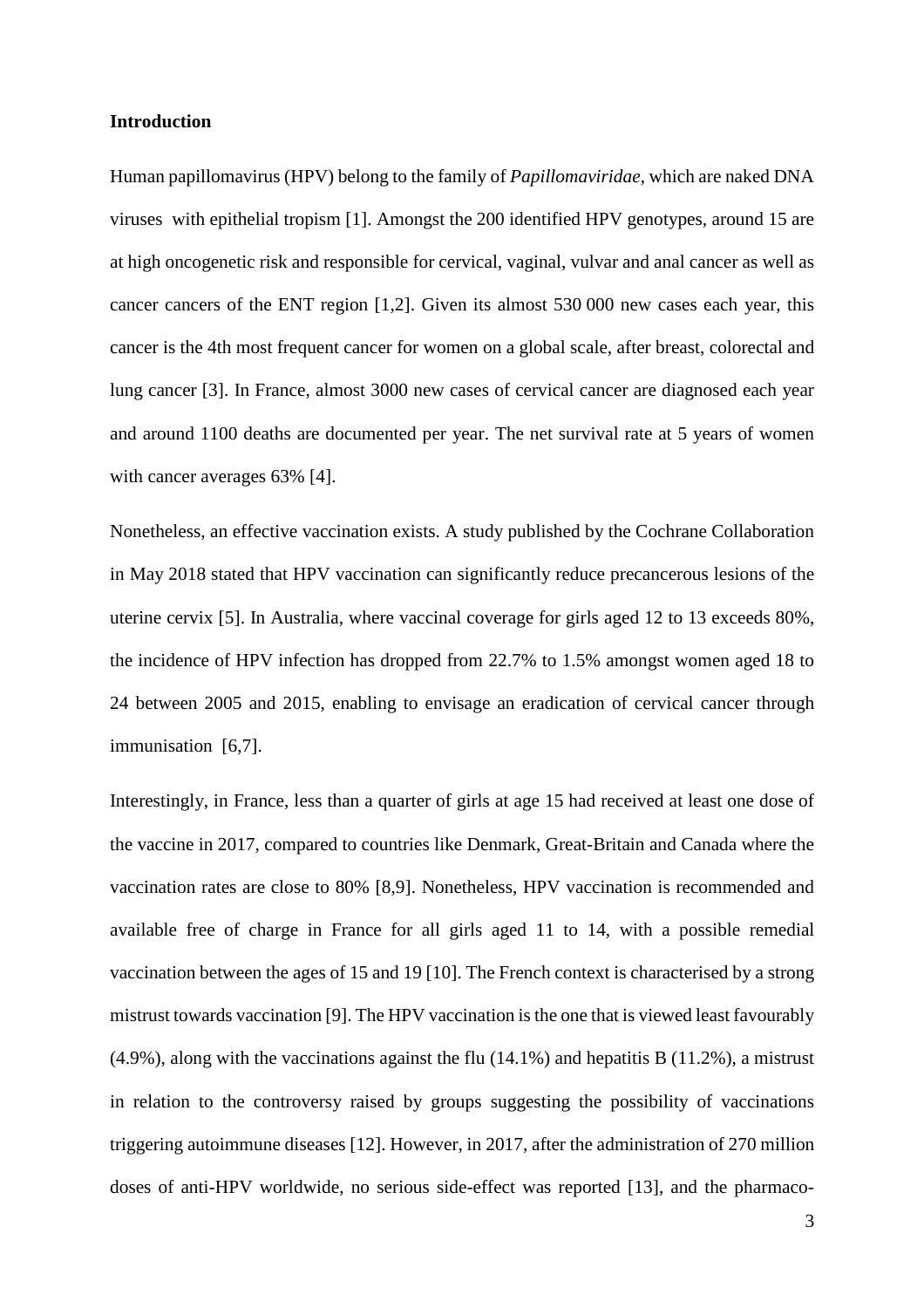epidemiological study of 2015 led in France on a cohort of 2.2 million girls aged 13 to 16 enabled to confirm that HPV vaccination did not increase the overall risk of occurrence of autoimmune diseases [14].

Given the essential role of information with regards to adherence to vaccination, it can be questioned to what extent the provision of clear and precise information provided by health professionals and national public health agencies might influence opinion on the topic.

In France, the National Institute for Prevention and Health Education (Institut National de Prévention et d'Education pour la Santé - Inpes) published an information leaflet and made it available online in 2015 [15,16]. Since the law of modernisation of the health system- entered into forced on January 26th, 2016- the Inpes has become a part of the National Public Health Agency [16]. This institutional document was made available online, free of charge, and summarised core information about HPV infection and HPV vaccination.

This study's aim was therefore to evaluate the impact of the use of that document on the knowledge and intent of HPV vaccination, on a sample of parents of girls aged 11 to 14, attending school in an area where vaccinal coverage is lower than the national average.

#### **Methods**

This was a descriptive, prospective study evaluating 1) parents' knowledge and 2) the expression of their intention to vaccinate their daughter, at two points in time: before and after having read the information leaflet on HPV vaccination provided by the Inpes. The survey was conducted using an online questionnaire accessible via a link to parents of young girls aged 11 to 14 yo between September 2016 and April 2017.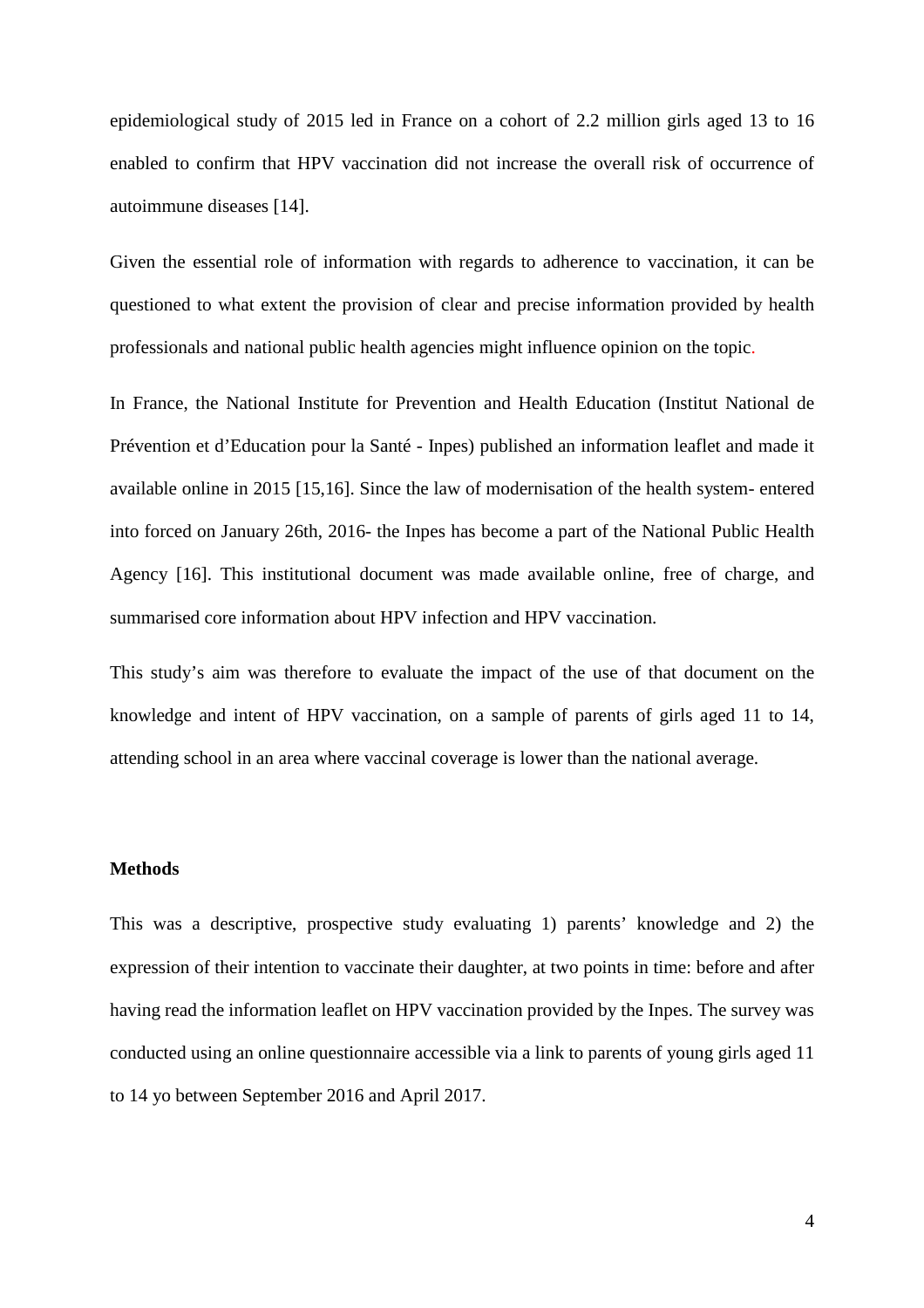#### *Study population*

The population included in the study were parents of girls aged 11 to 14, not vaccinated against HPV and attending school a secondary school in Val d'Oise (an administrative area in the outskirts of Paris). The exclusion criteria were the following: girls whose age was not specified, girls already vaccinated against HPV, insufficient proficiency in French. The geographical area was chosen for epidemiological reasons : the data made available by Santé Publique France (French Public Health Agency) states that this area has a vaccinal coverage rate of 17.3% lower than the national average of 20.6% in France for 2016 for girls of 15 years old [17,18].

#### *Methodological tool: the questionnaire*

The first questionnaire (Appendix) included 28 questions: 14 questions regarding the social and epidemiological characteristics of participants (Q1-Q13), 11 questions evaluating knowledge (Q15-Q25) among which three on HPV infection and eight on HPV vaccination. The other questions addressed participants' opinion on vaccination (Q14, Q26-28). The questionnaire went on giving the link to the document available online and published by the Inpes in 2015, « Infections à papillomavirus humains – Les 5 bonnes raisons de se faire vacciner [Infection by human papillomaviruses- Five good reasons to be vaccinated] » [15]. The leaflet contained the answers to the questions asked in questionnaire 1.

The second questionnaire (Appendix) was issued following the reading of the leaflet and repeated the knowledge questions of questionnaire 1 (Q31-41) followed by 10 questions evaluating parents' opinion on HPV vaccination (Q29-30, Q42-49). The knowledge questionnaires were mandatory, thus all participants were to answer them before they were given access to the rest of the questionnaire. The question regarding the reasons for adherence or non-adherence to that vaccine were of a non-mandatory nature. Among the questions were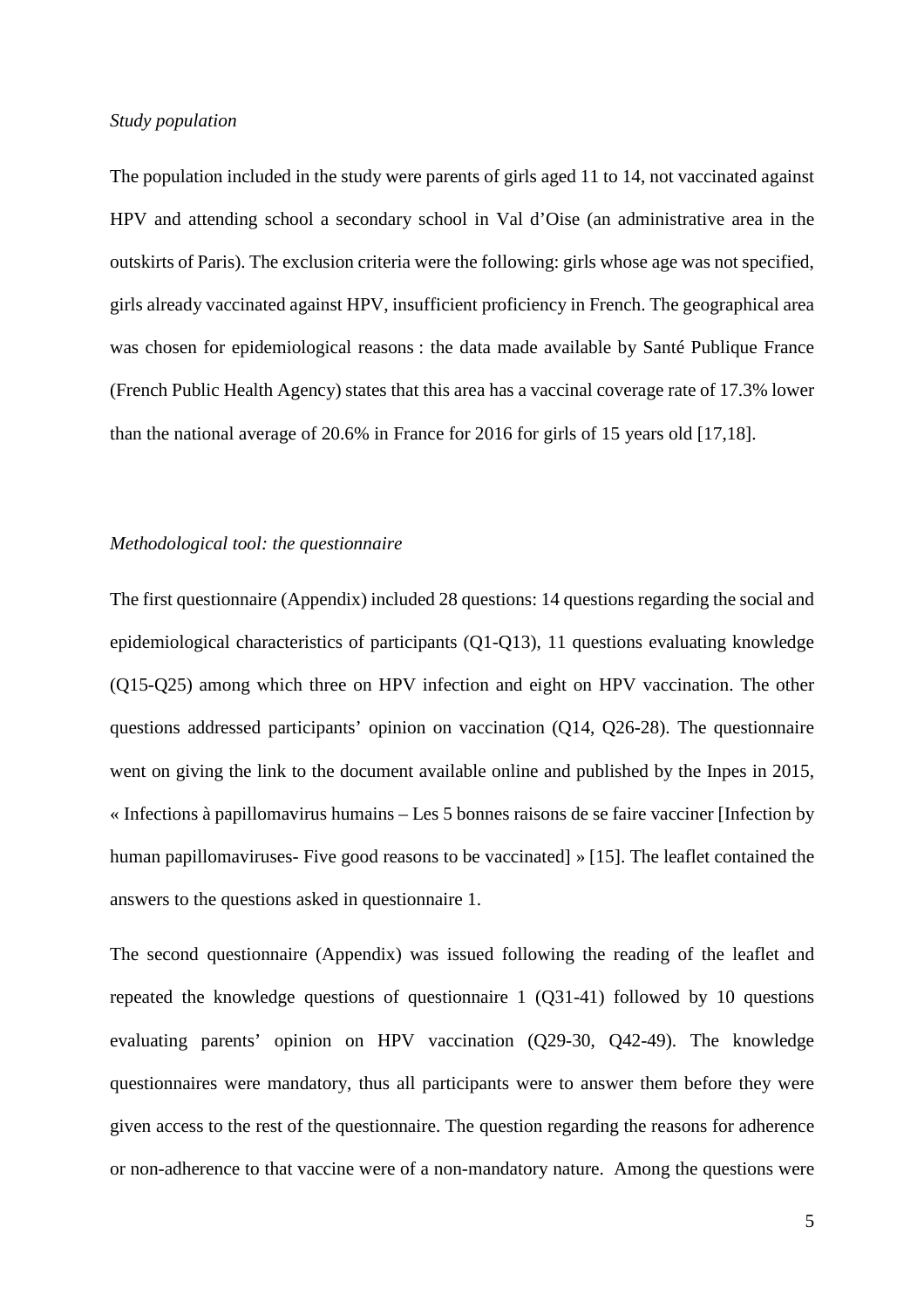single-answer questions, multiple-answer questions or open questions. Regarding multiplequestions about knowledge, all items required to be correct in order for the answer to be considered correct. Parents' intention to vaccinate their daughters was evaluated according to the following variables: 'wishes to vaccinate' versus 'does not wish to vaccinate' or 'is unsure'.

The questionnaire was elaborated by three of the co-authors; its clarity and understandability were evaluated by professionals familiar with that methodological tool and/or working in the field of gynaecological prevention and the necessary amendments were made. The computertool also required testing and verifications. A testing stage took place in June 2016 with five parents of young girls aged 11 to 14. The questionnaire required no modification following that testing stage.

## *The study process*

The online form was available online from September 2016 to April 2017 using an access link. The Board of the Education Department of the area of Val d'Oise (Direction des Services Départementaux de l'Education Nationale du Val d'Oise) authorised the inclusion of all secondary schools of the area, which resulted in a total of 135 schools that could share the survey. Among these 135 schools, five shared the information with parents via email. These emails included an access link to the various documents of the study: an information sheet detailing the aim of the research, the regulatory procedures and the anonymised questionnaire.

#### *Statistical analysis*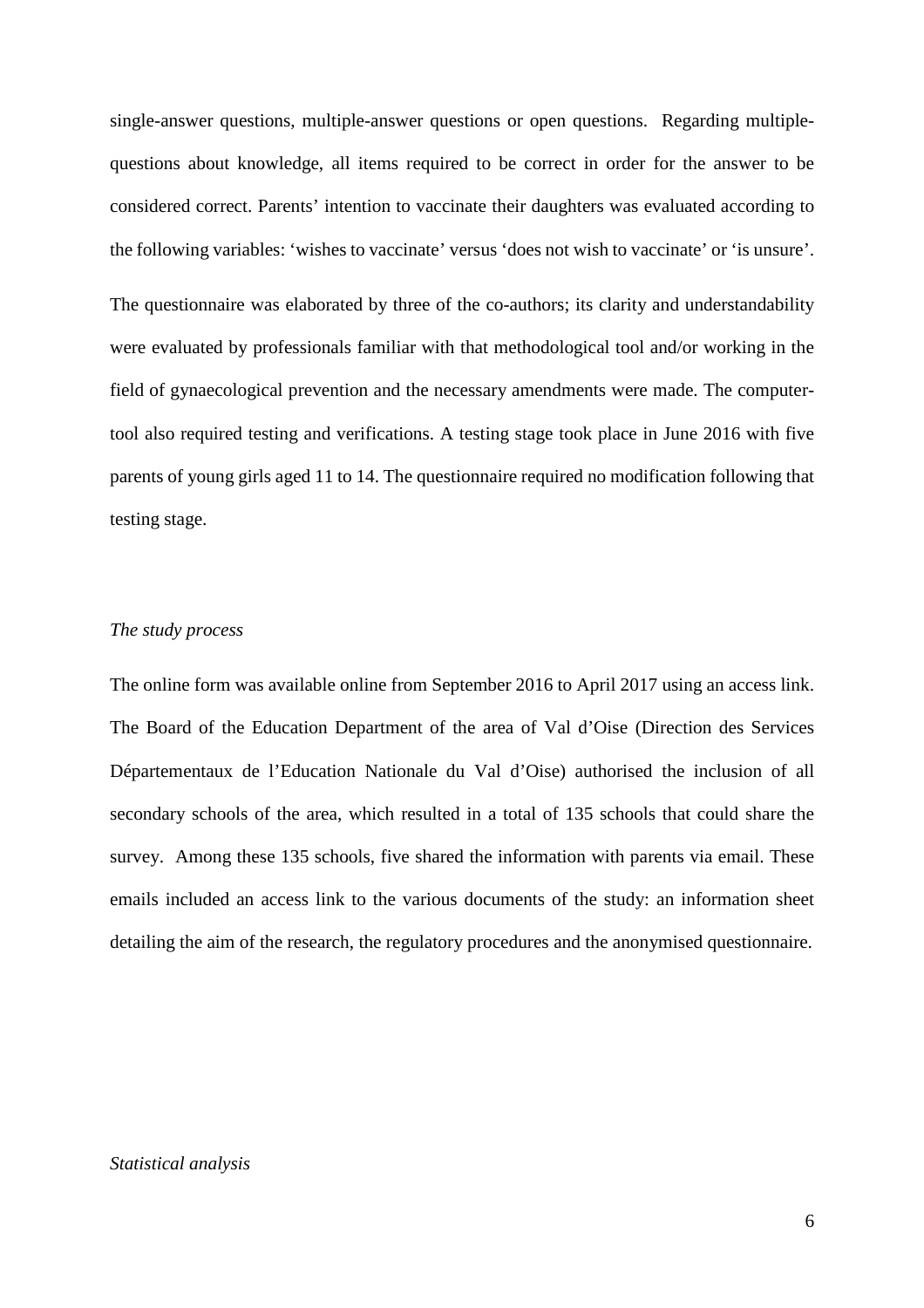Qualitative variables were described using percentages, while quantitative variables were reported using means and standard deviations. A MacNemar test was used for cross-sectional data (before/after) if the conditions for application were met, if not the mid-Mac Nemar test was used. The statistical analysis was conducted using the R sofware (version 3.3.2.). The significance threshold was set at 5%.

## *Ethical and regulatory considerations*

The project was submitted to the Comité d'Ethique de la Recherche en Obstétrique et Gynécologie (CEROG) [Research in Obstetrics and Gynaecology Ethics Comittee] and was registered under the reference number CEROG GYN 2016-0401. A declaration was made to the Commission Nationale de l'Informatique et des Libertés (CNIL) [National Commission on Data Protection and Freedom]. The Board of the Education Department of the area of Val d'Oise (Direction des Services Départementaux de l'Education Nationale du Val d'Oise) played an active part in sharing the survey in the schools and had issued a favourable statement.

#### **Results**

#### *Sample characteristics*

Among the 120 questionnaires received, 14 did not meet the inclusion criteria and 106 were analysed (Figure 1). Mothers represented 94% of the sample (n=100), three couples completed the questionnaire together (3%) and three fathers completed it alone (3%). The characteristics of these parents of young girls aged 11 to 14 are presented in Table 1. The majority were aged 30 to 50 (n=99, 93%), were in a couple or married (n=96, 91%) and employed (n=75, 71%). All parents (n=106, 100%) had regularly used vaccination to prevent infections other than HPV.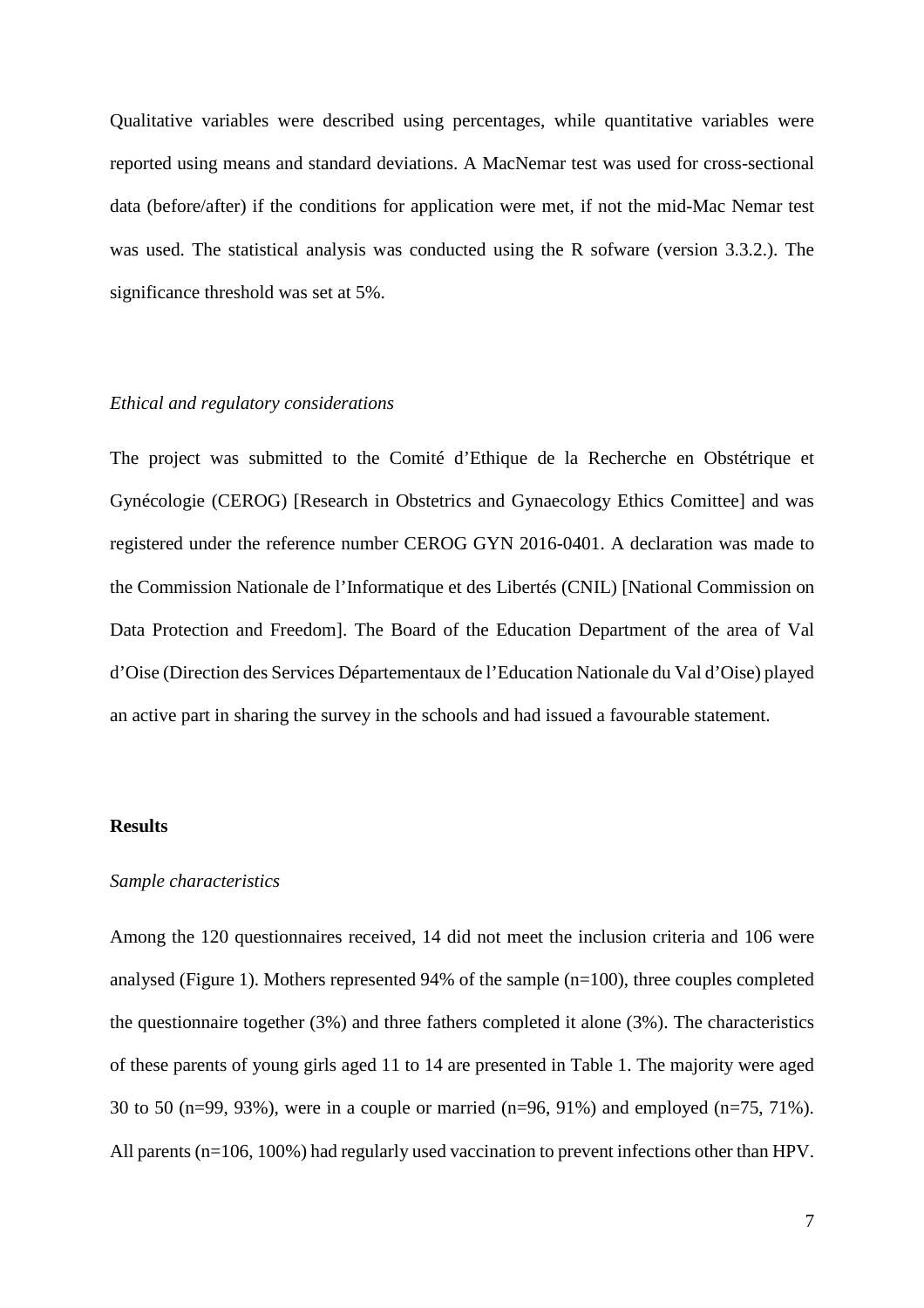#### *Knowledge about HPV vaccination and intention to vaccinate their daughter*

The initial knowledge held by parents was weak, and 10 out of 11 questions (91%) reached a lower than 50% rate of correct responses. The questions regarding knowledge about HPV transmission, procedures for vaccination, benefits, and side-effects of vaccination, as well as the possibility to vaccinate boys and/or girls reached a correct-answer rate of less than 5% before reading the information leaflet (Table 2). The level of knowledge improved after reading the leaflet (Table 2), and for 9 out of 11 questions (82%), a significant rise of correct answers was noticed  $(p<0.001)$ . After reading the information, the rates of incorrect answers remained higher than 60% for questions about benefits and side-effects, even nearing 80% regarding the procedures of HPV vaccination.

Table 3 presents the opinion of parents regarding HPV vaccination for their daughter, before and after information. Of 106 participants, 29% of parents (n=31) wished to vaccinate their daughter versus 51% (n=54) after reading the information. Adherence expressed about the vaccine significantly improved after reading the information  $(p<0,001)$ . Of the 54 initially unsure, 33 remained unsure, 20 wished to vaccinate and one parent did not wish to vaccinate. Of the 21 parents who did not initially want to vaccinate their daughter, 8 confirmed their position, 10 became unsure and 3 wished to vaccinate after information. The two main arguments held in favour of vaccination were 'fear of cancer' and 'protection against this sexually transmitted disease', selected respectively by 43% (n=34/79) and 38% (n=30/79) of participants. The main arguments held against vaccination were fear of side-effects and the perception that this vaccination was offered too early in age for respectively 47% (n=37/79) and 18% (n=14/79) of participants. The 'sexual connotation' of the vaccine was not selected by any participant, and the cost of vaccination was selected by only one participant.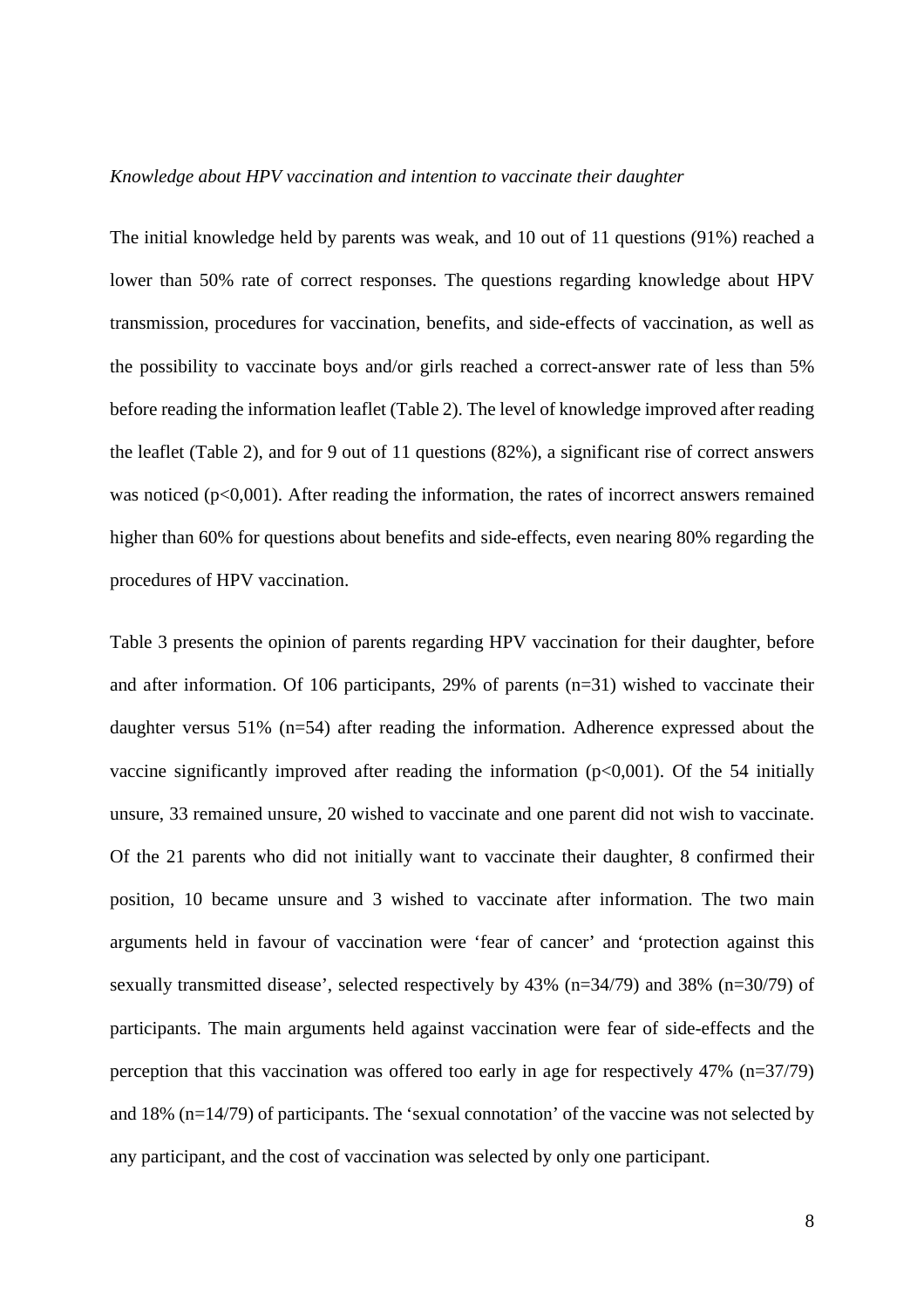## **Discussion**

#### *Main findings*

The study showed a significant improvement of parents' knowledge and of their declared intention to vaccinate (29% then  $51\%$ ,  $p<0,001$ ) after reading an information leaflet about HPV vaccination for girls between 11 and 14 years-old.

#### *Interpretation of results*

The survey highlighted parents' weak knowledge about HPV infection and vaccination before the information leaflet was read (except regarding inherent risks to HPV infection). The lack of knowledge and associated fears could be responsible for under-vaccination [19,20]. Indeed, some studies have demonstrated that knowledge on HPV infection and recommendation by a health professional were positively associated with HPV vaccination [21,22]. After reading the leaflet, the results indicated a significant rise in knowledge that subsequently increased the rate of intention to vaccinate, even if it is only a declared intention. Nonetheless, after reading the leaflet, there still remains a high percentage of incorrect answers regarding the benefits of HPV vaccination (60%), vaccination procedures (80%) and the risks of vaccination (65%). This may explain why the rates of intended vaccination after reading the leaflet remain moderate (51%). Therefore, it appears crucial to strengthen communication tools such as national awareness campaigns, but written information alone seems insufficient, and should be associated to oral information delivered by a health professional.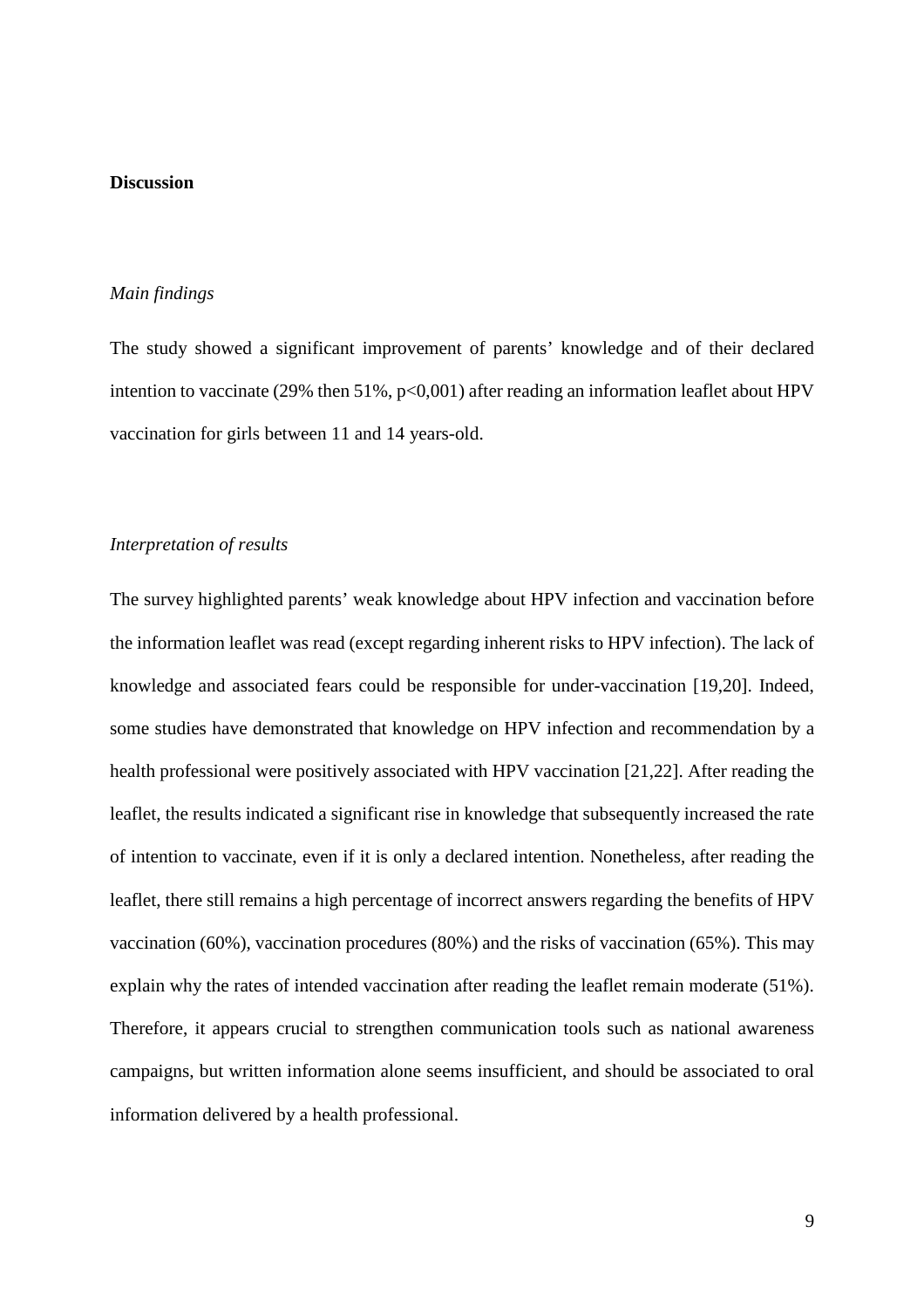In the study, parents' knowledge regarding the risks of HPV infection was well known prior to the study and reading the leaflet enabled a rise in intention to vaccinate their daughters. However, one out of two parents persisted in the wish not to vaccinate their child against HPV after reading the leaflet. This progress is insufficient in comparison to countries like Denmark, Great-Britain or Canada where the vaccinations rates near 80% [8]. It is therefore important to understand why people adhere to vaccination and what the potential barriers may be. The main barriers identified by the literature are cost, lack of information and fear of side-effects of the vaccine considered to be too recent [20,22,23]. Regarding cost, after reading the leaflet, nearly all parents knew that the vaccine was free of cost in France. Conversely, the side-effects seem to be a major element of mistrust that is present in France for all vaccines and particularly in the case of anti-HPV vaccine [9,12].

It can also be noted that the vaccination procedures and benefits of HPV vaccination were not well known before reading the information and that this lack of knowledge remained after reading the leaflet. The results in relation to the moderate rates of intention to vaccinate can therefore explain important barriers in France. Thus, the healthcare professional has an important role in providing enlightened information to parents and adolescents but also a role in demystifying the anti-HPV vaccine.

## *Strengths, limitations, and bias*

To our knowledge, this is the first study evaluating knowledge and intention to vaccinate before/after delivering information in the French context, which is resistant to HPV vaccination. We have been able to study a sample of 106 people who were surveyed before and after reading information. Finally, the information was delivered using a leaflet elaborated and used by experts on the topic in France.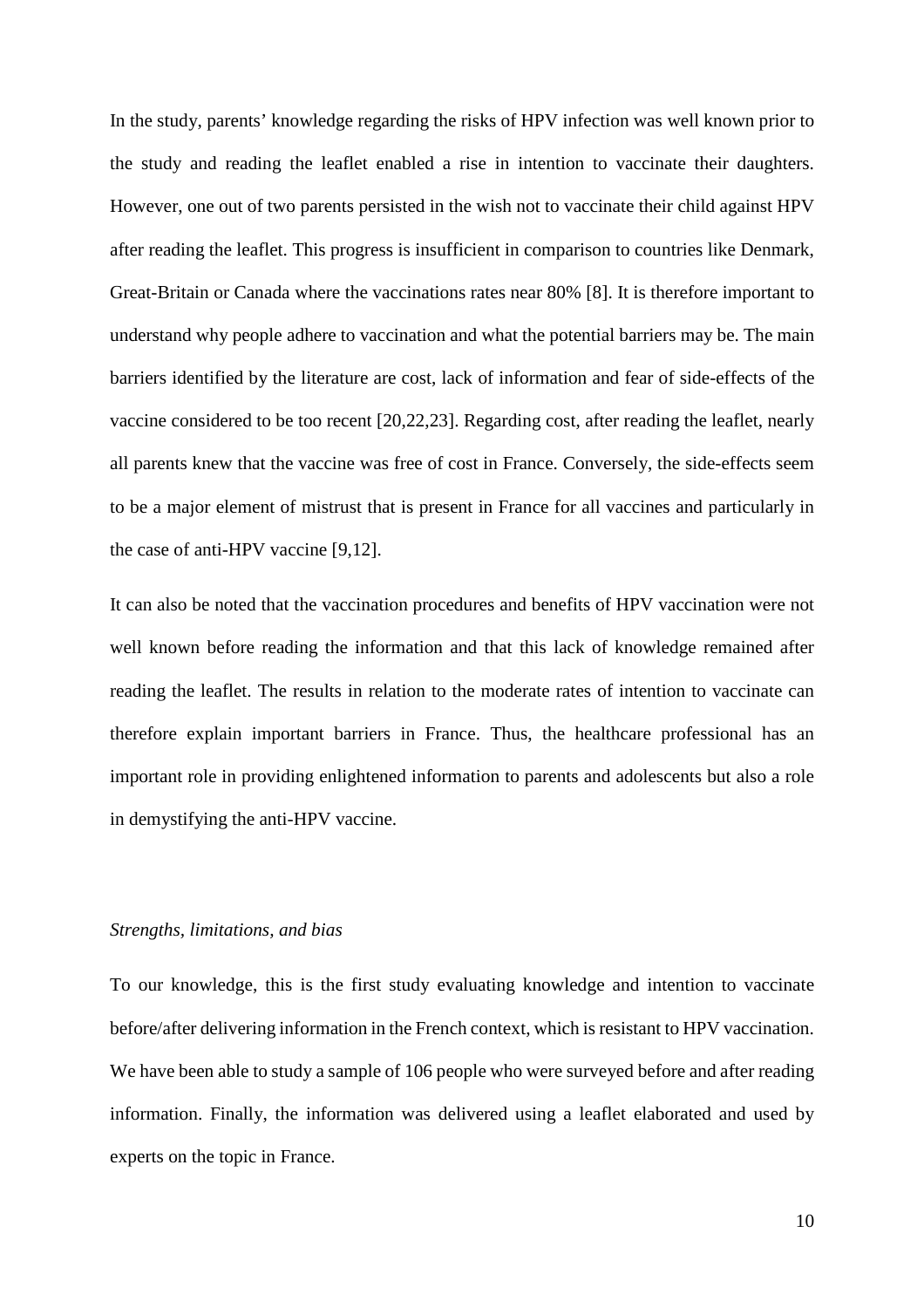Nonetheless, our study presents some bias. The response to the questionnaire was voluntary, in an area which was targeted, which results in a selection bias inherent to the mode of recruitment. The number of intercurrent actions and/or communications during the six months of study could not be evaluated, nor could we assess the sharing of information among parents or between parents and their children.

Moreover, the intention to vaccinate after reading the leaflet does not guarantee that this will be followed by the process and act of vaccination itself. There can therefore be a declaration bias. According to the National Public Health board (Santé Publique France), in 2016 in the area of Val d'Oise, 17% of young girls aged 15 have received one dose of anti-HPV vaccine. It can be noted that the intention to vaccinate in our study was superior to the vaccination coverage in this same area in 2016 (29% versus  $17\%$ ; p=0,0008) [17,18]. This difference may be linked to selection bias or social desirability bias.

The participation rate was low (only 8.6%), which is also likely to bias the results. The reasons for this low participation rate would have been interesting to identify and discuss, to understand participants' motives for not participating. However, anonymity prevents us from contacting the people who refused to take part in the study, which is why the question cannot be explored further within the scope of this research.

### *Impact on practice*

At a point in time where Gardasil 9® is now available, providing protection against five additional genotypes compared to the previous version of Gardasil® [10], our results highlight the importance of promoting vaccination using educational messages and digital tools, without forgetting the importance of information delivered by health professionals, who play a pivotal role in promoting this major vaccine. Given the lack of information observed in parents but also young girls [22,24], the positioning of doctors/practitioners with regards to this vaccination can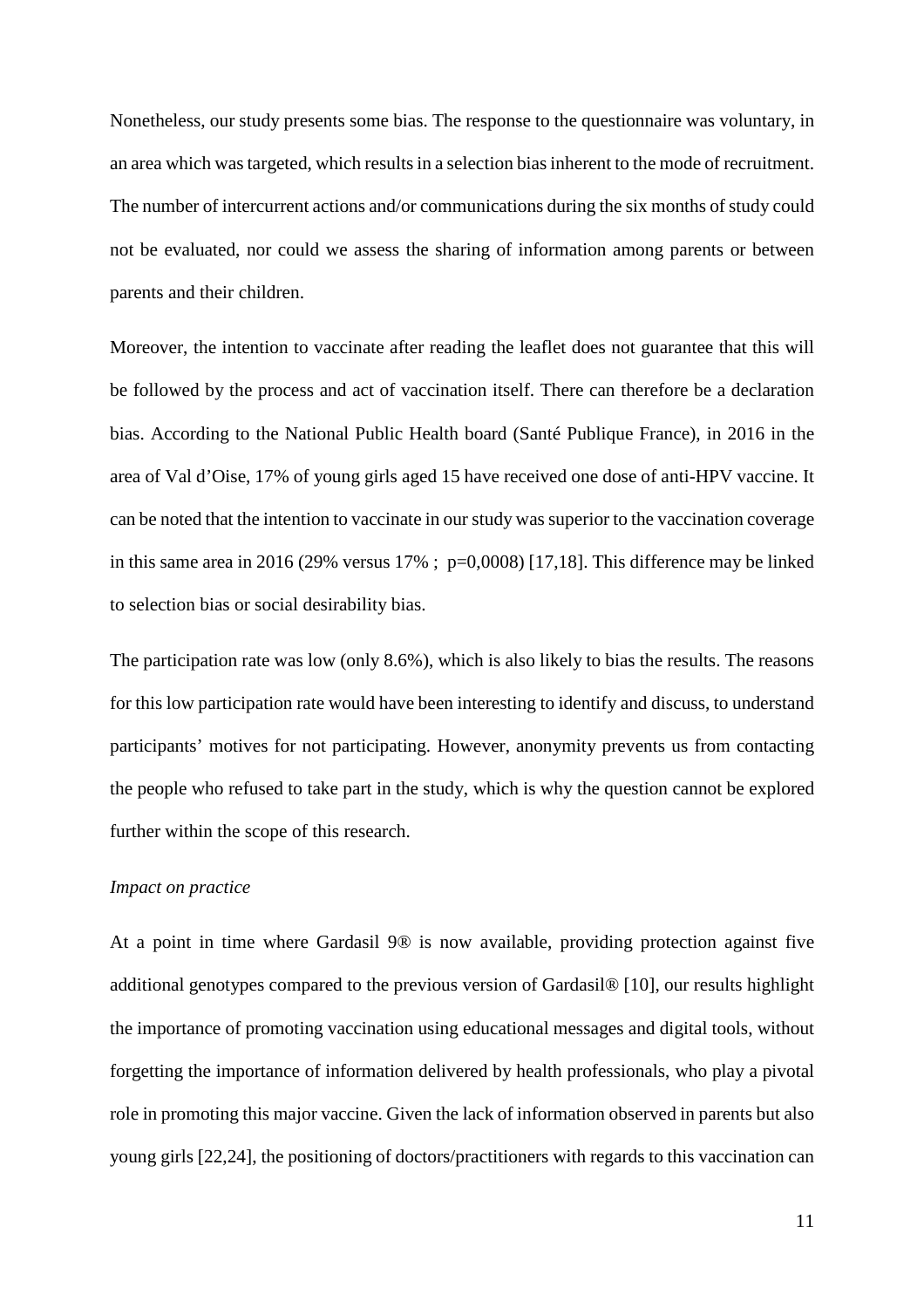be questioned along with the information they deliver to parents and adolescents [25]. While the leaflet helped modify parents' knowledge and opinion, it could be handed out and explained by a healthcare professional. A lot of information is available but scarcely looked at or read by the population if it is not explained by a third party. Written information delivered simultaneously with oral information on the occasion of an exchange with the practitioner should be encouraged to reduce the barriers to vaccination while increasing knowledge and accompanying parents' intention to vaccinate their daughter.

## *Conclusion*

The communication tool delivered to parents enabled an increase of the knowledge on HPV infection and HPV vaccination. Parents' intention to vaccinate their daughter increased significantly after reading the leaflet, however one out of two parents persisted in their refusal to vaccinate their daughter against HPV. Identifying barriers and levers impacting on actions towards improving vaccinal coverage could provide elements for reflection around the HPV vaccination strategy in France. Interventions must target parents but also young girls, through various communication actions coupled with educational communication led by health professionals.

#### **Conflicts of interest: none**

#### **Acknowledgments**

*We thank the Board of the National Education in the area of Val D'Oise, the professionals in the schools and organisations for sharing the study to all the schools of Val*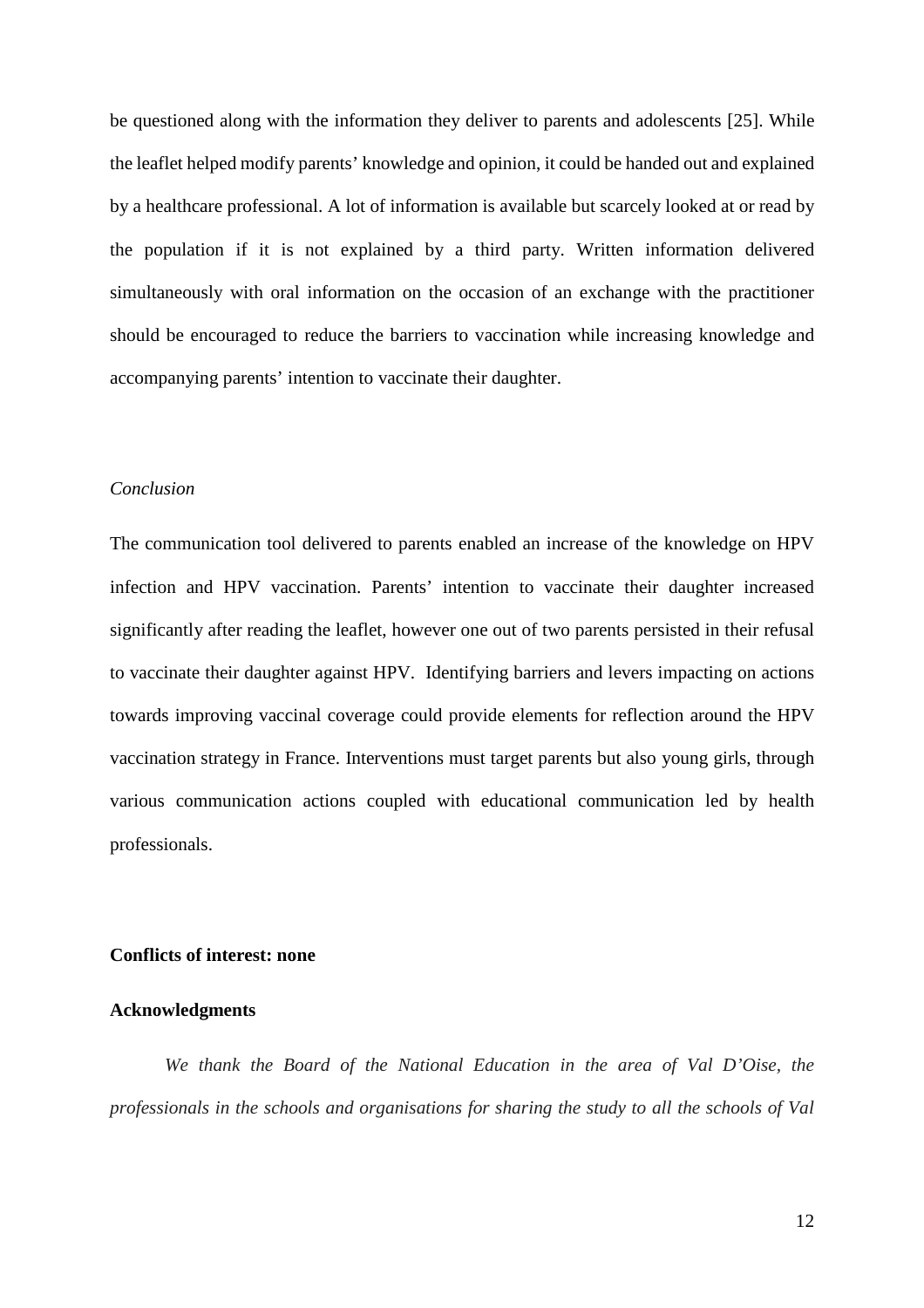*d'Oise, and the parents of the pupils who participated in the study. We also thank Mrs ROELENS and M. GHANCHI, both midwives, for revising the summary in English.* 

## **Contribution**

*All authors participated in the methodological reflection of this stud and to its writing. Mrs ROY and Mrs ROUSSEAU produced the statistical analysis.*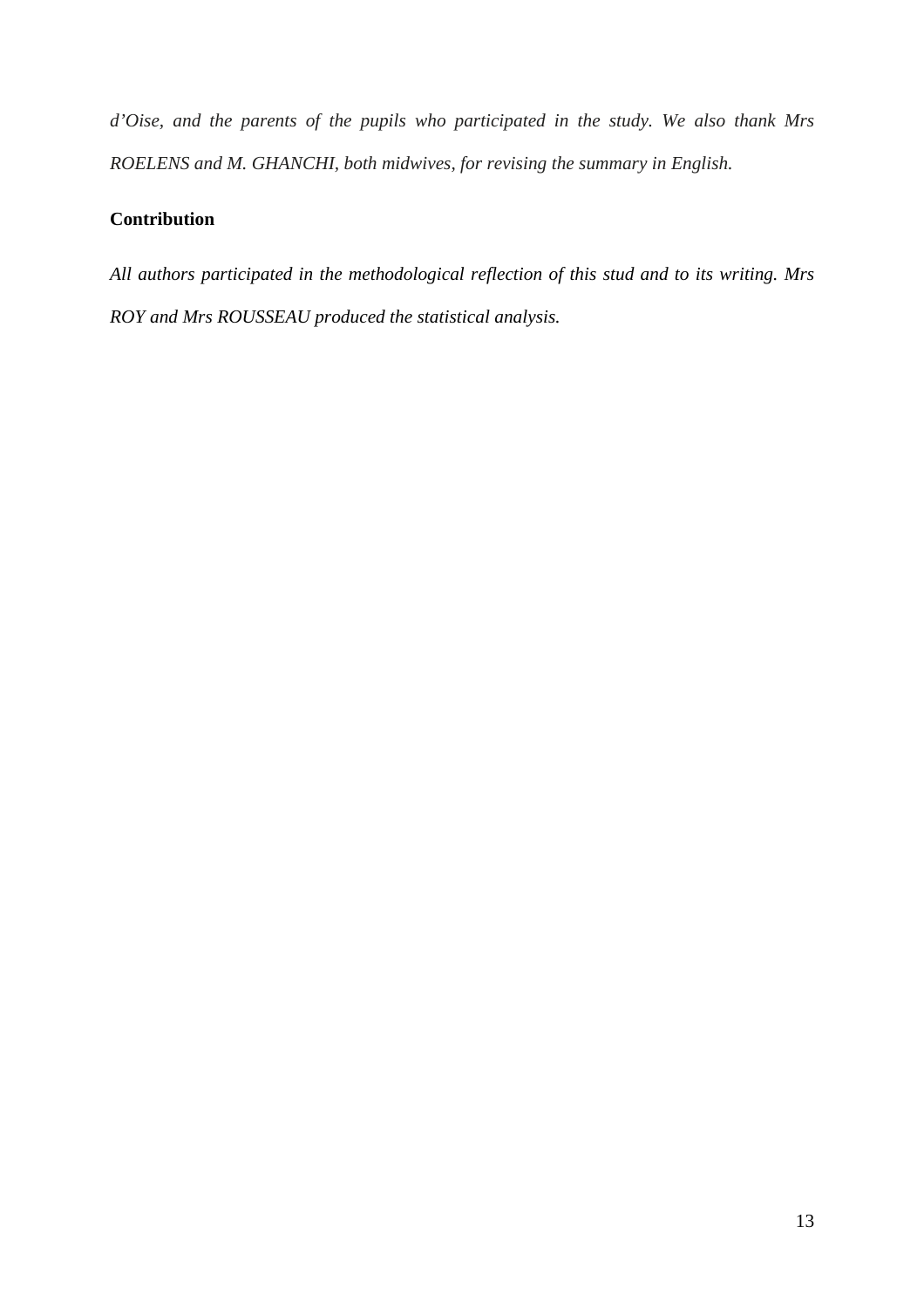#### **References**

1. Sophie Alain, Sébastien Hantz, François Denis. Papillomavirus : les virus et la physiopathologie de l'infection. Mt pédiatrie, vol. 13, n° 1, janvier-février 2010.

2. World Health Organisation. Human Papillomavirus and Cervical Cancer [Internet] Available: https://www.who.int/fr/news-room/fact-sheets/detail/humanpapillomavirus-(hpv)-and-cervical-cancer (Accessed May 13th, 2019).

3. Santé Publique France. Cancer du col de l'utérus. 2017. [Internet] Available : http://invs.santepubliquefrance.fr/Dossiers-thematiques/Maladies-chroniques-ettraumatismes/Cancers/Donnees-par-localisation/Cancer-du-col-de-l-uterus (Accessed May 13th, 2019).

4. Institut National du Cancer. Papillomavirus et cancer. 2018. [Internet] Available: https://www.oncorif.fr/wp-

content/uploads/2018/07/Papillomavirus\_et\_cancer\_mel\_20180704.pdf (Accessed May 13<sup>th</sup>, 2019).

5. Arbyn M, Xu L, Simoens C, Martin‐Hirsch PP. Prophylactic vaccination against human papillomaviruses to prevent cervical cancer and its precursors. Cochrane Database Syst Rev. 2018;5:CD009069.

6. Machalek DA, Garland SM, Brotherton JML, Bateson D, McNamee K, Stewart M, et al. Very Low Prevalence of Vaccine Human Papillomavirus Types Among 18- to 35- Year Old Australian Women 9 Years Following Implementation of Vaccination. J Infect Dis. 2018;217(10):1590‑600.

7. Frazer IH. Eradicating HPV-Associated Cancer Through Immunization: A Glass Half Full; Viral Immulogy, 2018;31(2):80-85.

14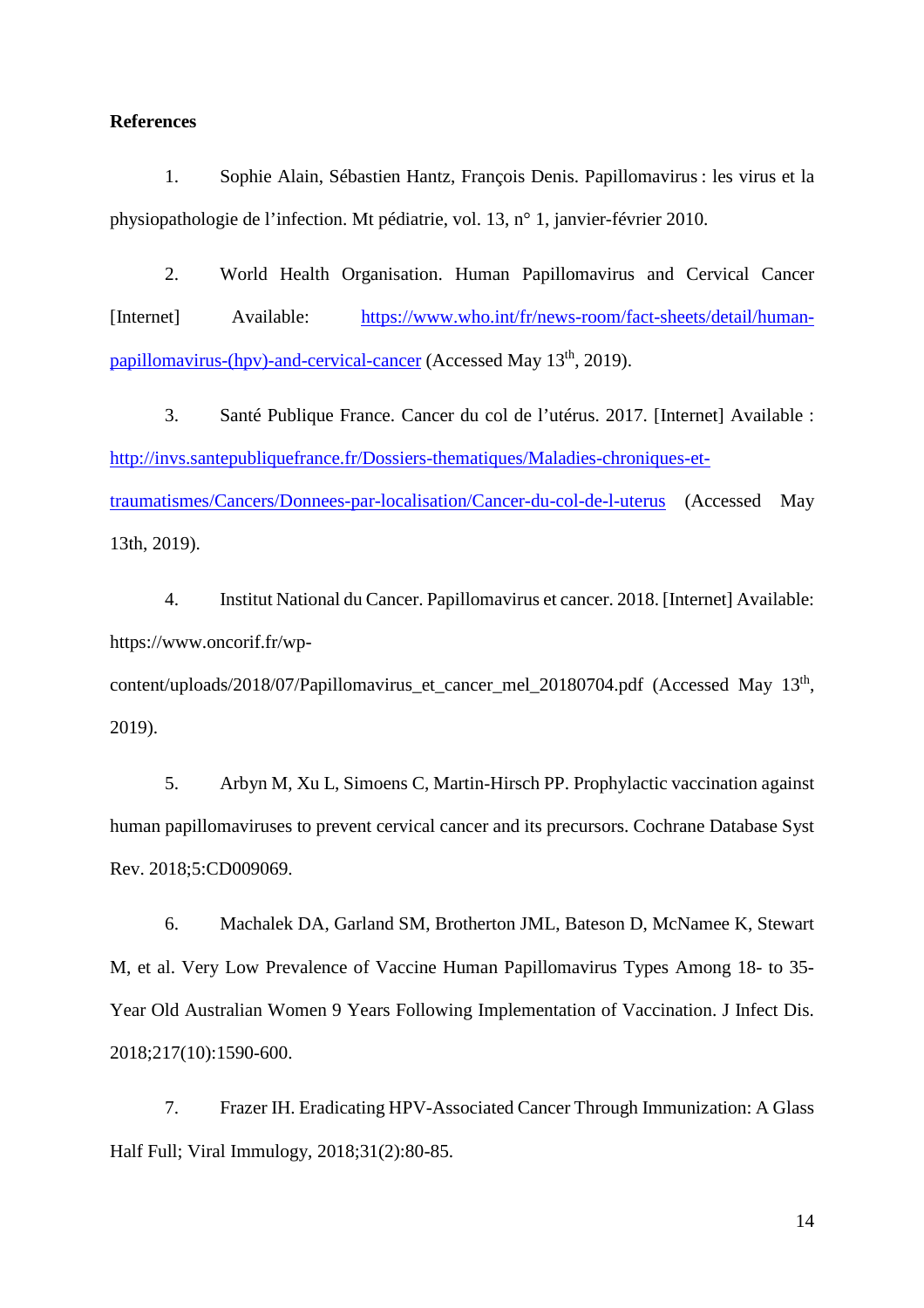8. Haut Conseil de la Santé Publique. Vaccination contre les infections à papillomavirus humains. 2014. [Internet] Available :

https://www.hcsp.fr/explore.Cgi/avisrapportsdomaine?clefr=454 (Accessed May 13th, 2019).

9. Larson HJ, de Figueiredo A, Xiahong Z, Schulz WS, Verger P, Johnston IG, et al. The State of Vaccine Confidence 2016: Global Insights Through a 67-Country Survey. EBioMedicine. 2016;12:295‑301.

10. Haut Conseil de la Santé Publique, Place du vaccin Gardasil 9® dans la prévention des infections à papillomavirus humain, Report, 2017, 56 pages.

11. Humez M, Le Lay E, Jestin C, Perrey C. Obligation vaccinale : résultats d'une étude qualitative sur les connaissances et perceptions de la population générale en France. Vaccination des jeunes enfants : des données pour mieux comprendre l'action publique. Bulletin Epidémiologique Hebdomadaire ; octobre 2017, numéro Hors-série, p. 12-20.

12. Gallino N., Le Pennec L. Pourquoi les vaccins font-ils peur ? Thèse soutenue pour l'obtention du titre de docteur en pharmacie (Diplôme d'Etat). Grenoble : Faculté de pharmacie de Grenoble; March 2018, 190 pages.

13. World Health Organisation. Weekly Epidemiological Record, July 2017. Report number 28, 2017, volume 92, p. 393–404.

14. Agence Nationale de sécurité du médicament et des produits de santé et la Caisse Nationale de l'Assurance Maladie des Travailleurs Salariés (CNAMTS). Vaccins anti-HPV et risque de maladies auto-immunes : étude pharmaco épidémiologique, Rapport final, September 2015, 92 pages.

15. Inpes. Infections à papillomavirus humains (HPV): Les 5 bonnes raisons de se faire vacciner. 2015. [Internet] Available:

inpes.santepubliquefrance.fr/CFESBases/catalogue/pdf/1624.pdf (Accessed May 13th, 2019).

15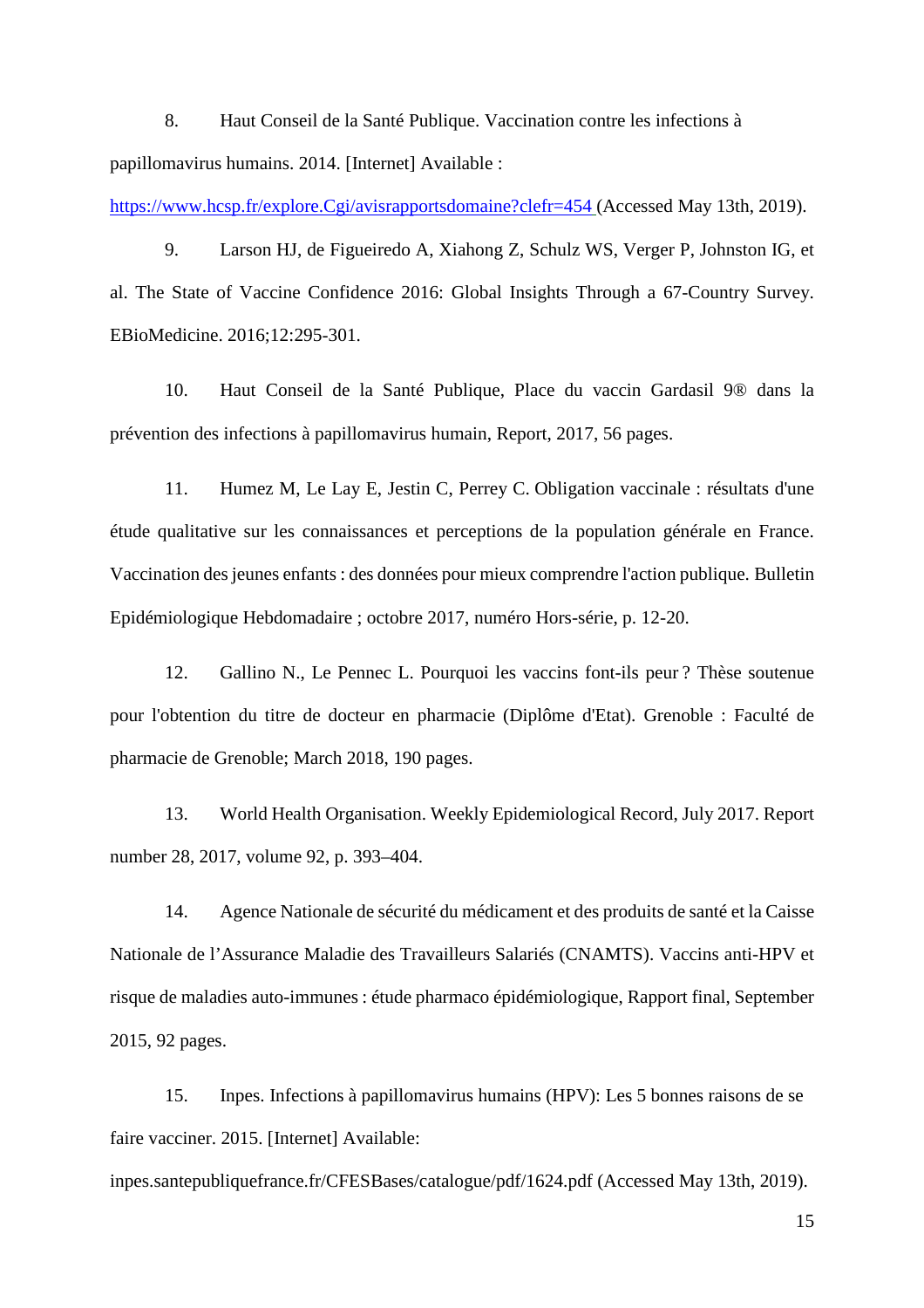16. Santé Publique France, *Création de « Santé Publique France », Agence d'expertise et de référence en santé publique*, Dossier de presse, 2016, 17 pages.

17. Santé Publique France. SNIIRAM-DCIR. [Internet] Available: http://invs.santepubliquefrance.fr/Dossiers-thematiques/Maladies-infectieuses/Maladies-aprevention-vaccinale/Couverture-vaccinale/Donnees/Papillomavirus-humains (Accessed, May  $13<sup>th</sup>$ , 2019).

18. Santé Publique France. SNDS-DCIR. [Internet] Available: http://invs.santepubliquefrance.fr/Dossiers-thematiques/Maladies-infectieuses/Maladies-aprevention-vaccinale/Couverture-vaccinale/Donnees/Papillomavirus-humains (Accessed, May 13th, 2019).

19. Kose D, Erkorkmaz U, Cinar N, Altinkaynak S. Mother's knowledge and attitudes about HPV vaccination to prevent cervical cancers. Asian Pacific journal of cancer prevention, 2014;15,(17): 7263-6.

20. Dianna Kinder F. Parental Refusal of the Human Papillomavirus Vaccine. Journal of Pediatric Health Care: official Publication of the National Association of Pediatric Nurse Practitioners, 2016;30(6):551‑7.

21. Ghojazadeh M, Naghavi-Behzad M, Azar ZF, Saleh P, Ghorashi S, Pouri A-A. Parental knowledge and attitudes about human papilloma virus in Iran. Asian Pacific journal of cancer prevention, 2012;13(12):6169-73.

22. Holman DM, Benard V, Roland KB, Watson M, Liddon N, Stokley S. Barriers to Human Papillomavirus Vaccination Among US Adolescents. JAMA Pediatrics. 2014;168(1):76‑82.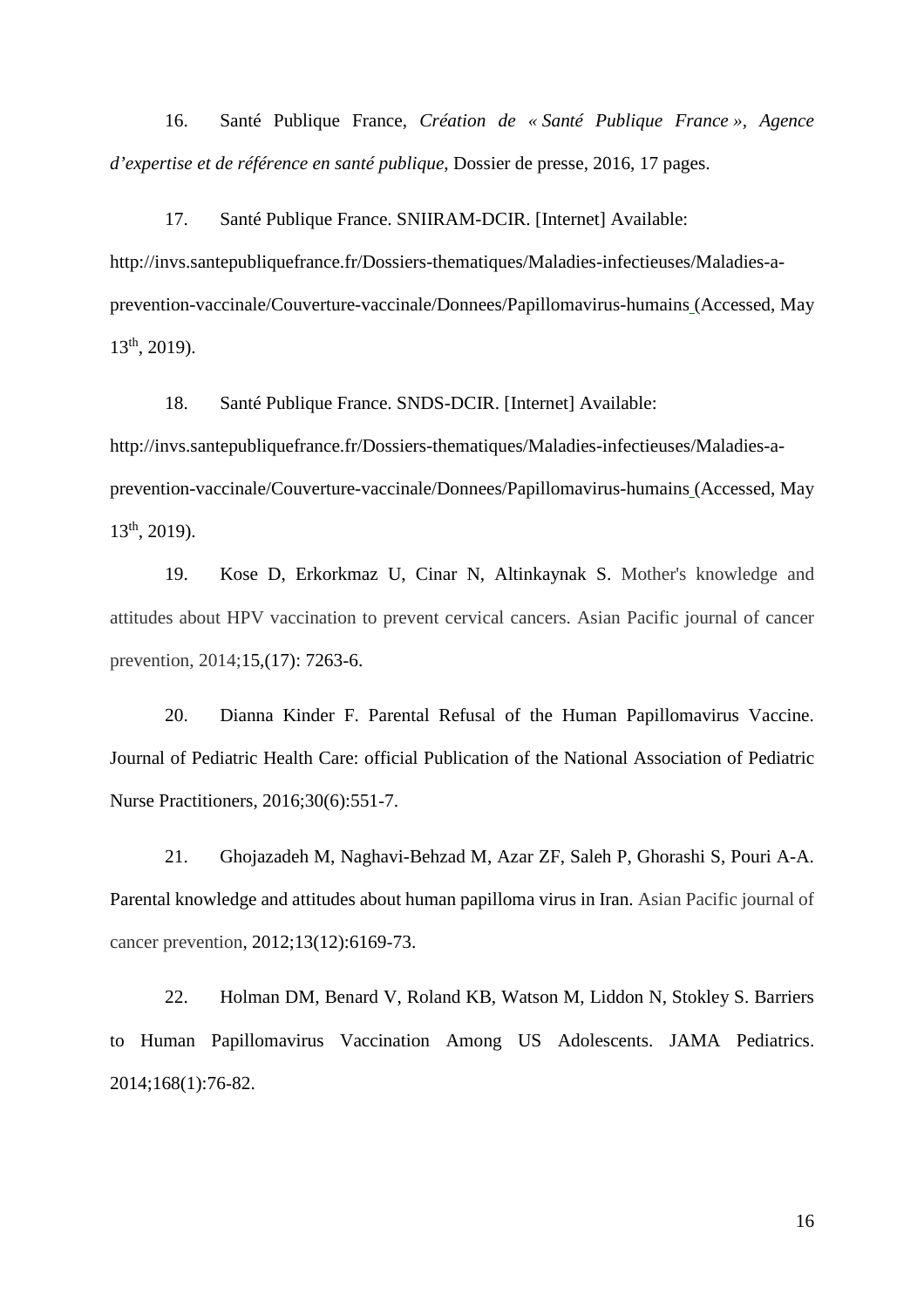23. Jaspers L, Budiningsih S, Wolterbeek R, Henderson FC, Peters AAW. Parental acceptance of human papillomavirus (HPV) vaccination in Indonesia: A cross-sectional study. *Vaccine*. 2011;29(44):7785‑93.

24. Patel H, Jeve YB, Sherman SM, Moss EL. Knowledge of human papillomavirus and the human papillomavirus vaccine in European adolescents: a systematic review. *Sexually Transmitted Infections*. 2016;92(6):474‑9.

25. Rosen BL, Shepard A, Kahn JA. US Health Care Clinicians' Knowledge, Attitudes, and Practices Regarding Human Papillomavirus Vaccination: A Qualitative Systematic Review. *Academic Pediatrics.* 2018;18(2S):S53‑65.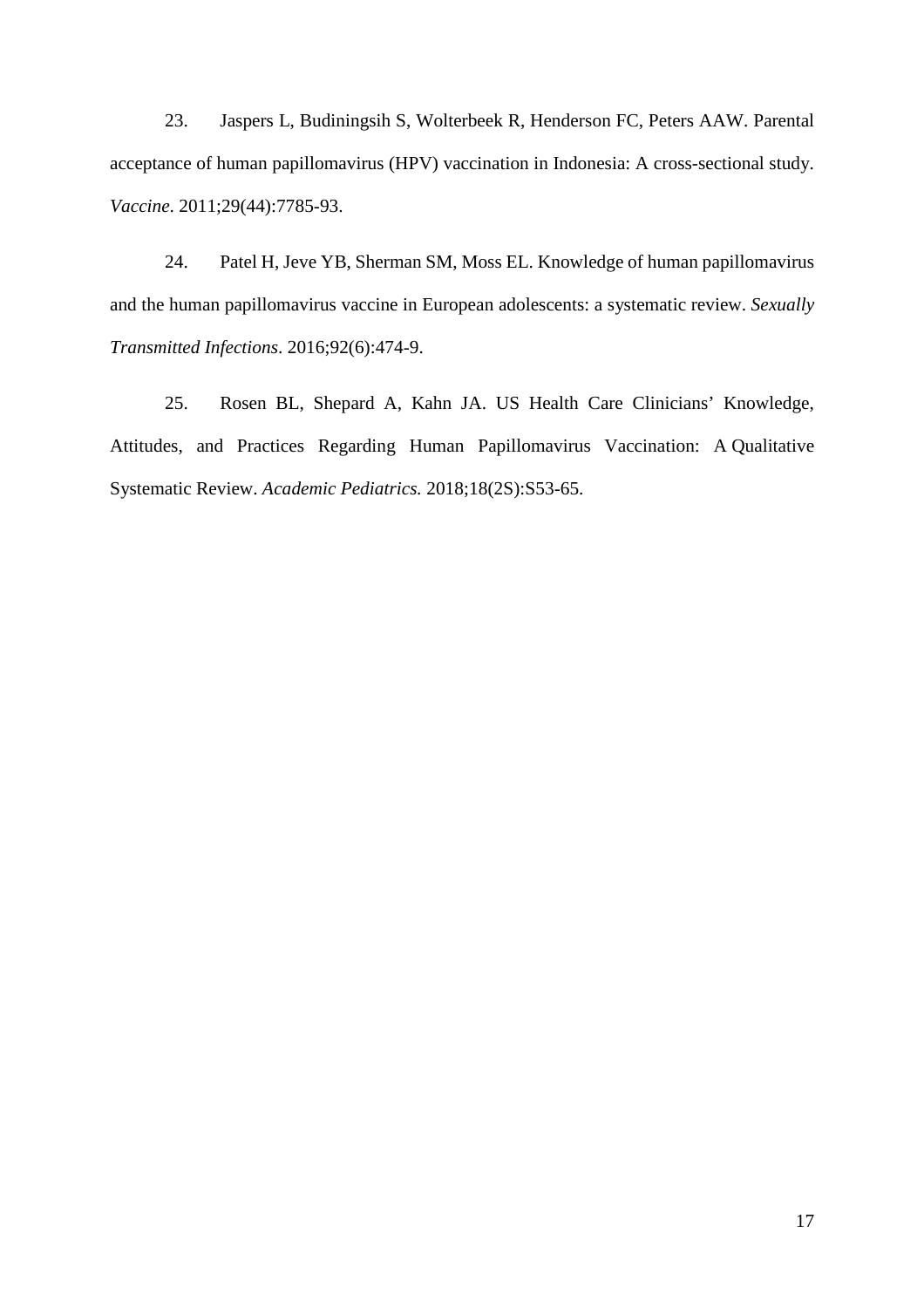

**Figure 1 :** Diagramme des flux / **Figure 1:** Flow chart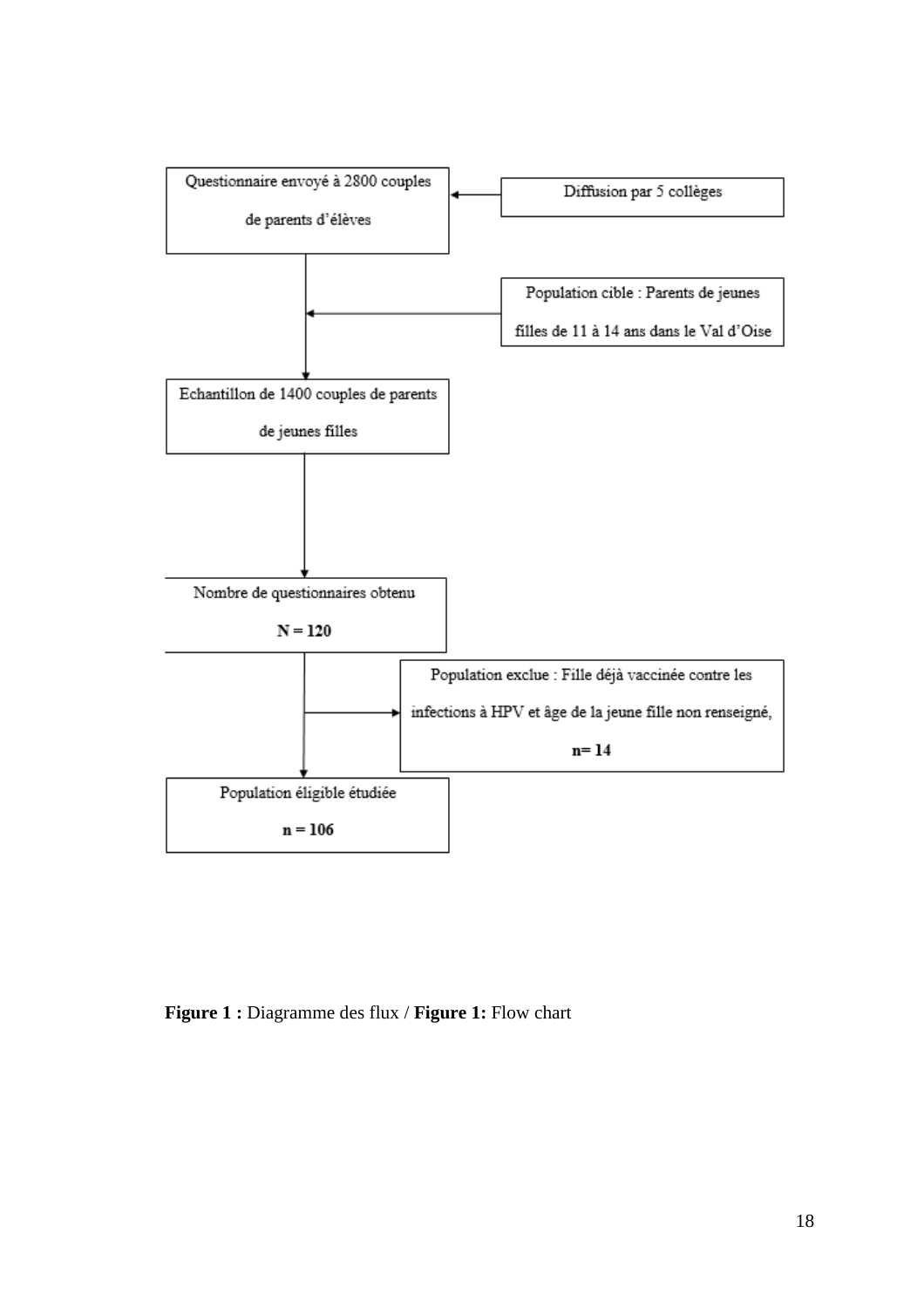# **Table 1:** Characteristics of the parents

|                                          |                                              | Data set n=106<br>$n$ (%) |           |  |
|------------------------------------------|----------------------------------------------|---------------------------|-----------|--|
|                                          |                                              |                           |           |  |
| Age                                      | Under 30 years old                           | 3(2,8)<br>30(28,4)        |           |  |
|                                          | 30 to 40 years old                           |                           |           |  |
|                                          | 40 to 50 years old                           |                           | 69(65,1)  |  |
|                                          | Over 50 years old                            | 3(2,8)                    |           |  |
|                                          | Missing data                                 |                           | 1(0,9)    |  |
| <b>Status</b>                            | Mother                                       | 100 (94,4)                |           |  |
|                                          | Mother and father                            | 3(2,8)                    |           |  |
|                                          | Father                                       | 3(2,8)                    |           |  |
| Socio-economic<br>category               |                                              | Mother                    | Father    |  |
|                                          | Farmers                                      | 4(3,8)                    | 1(1,0)    |  |
|                                          | Artisans, merchants, business<br>owners      | 2(1,9)                    | 19(18,0)  |  |
|                                          | Managers and highly qualified<br>professions | 15(14,1)                  | 12(11,3)  |  |
|                                          | Intermediate professions                     | 27(25,5)                  | 15(14,1)  |  |
|                                          | Worker                                       | 2(1,9)                    | 19(18,0)  |  |
|                                          | Employees                                    | 51(48,1)                  | 24(22,6)  |  |
|                                          | Unemployed                                   | 5(4,7)                    | 3(2,8)    |  |
|                                          | Missing data                                 | 0(0)                      | 13(12,2)  |  |
| Marital status                           | Single                                       |                           | 4(3,8)    |  |
|                                          | Married                                      |                           | 65(61,3)  |  |
|                                          | In a couple                                  |                           | 31 (29,2) |  |
|                                          | Divorced                                     | 5(4,7)                    |           |  |
|                                          | Missing data                                 |                           | 1(1,0)    |  |
| Regular vaccination of<br>their daughter | Yes                                          |                           | 106 (100) |  |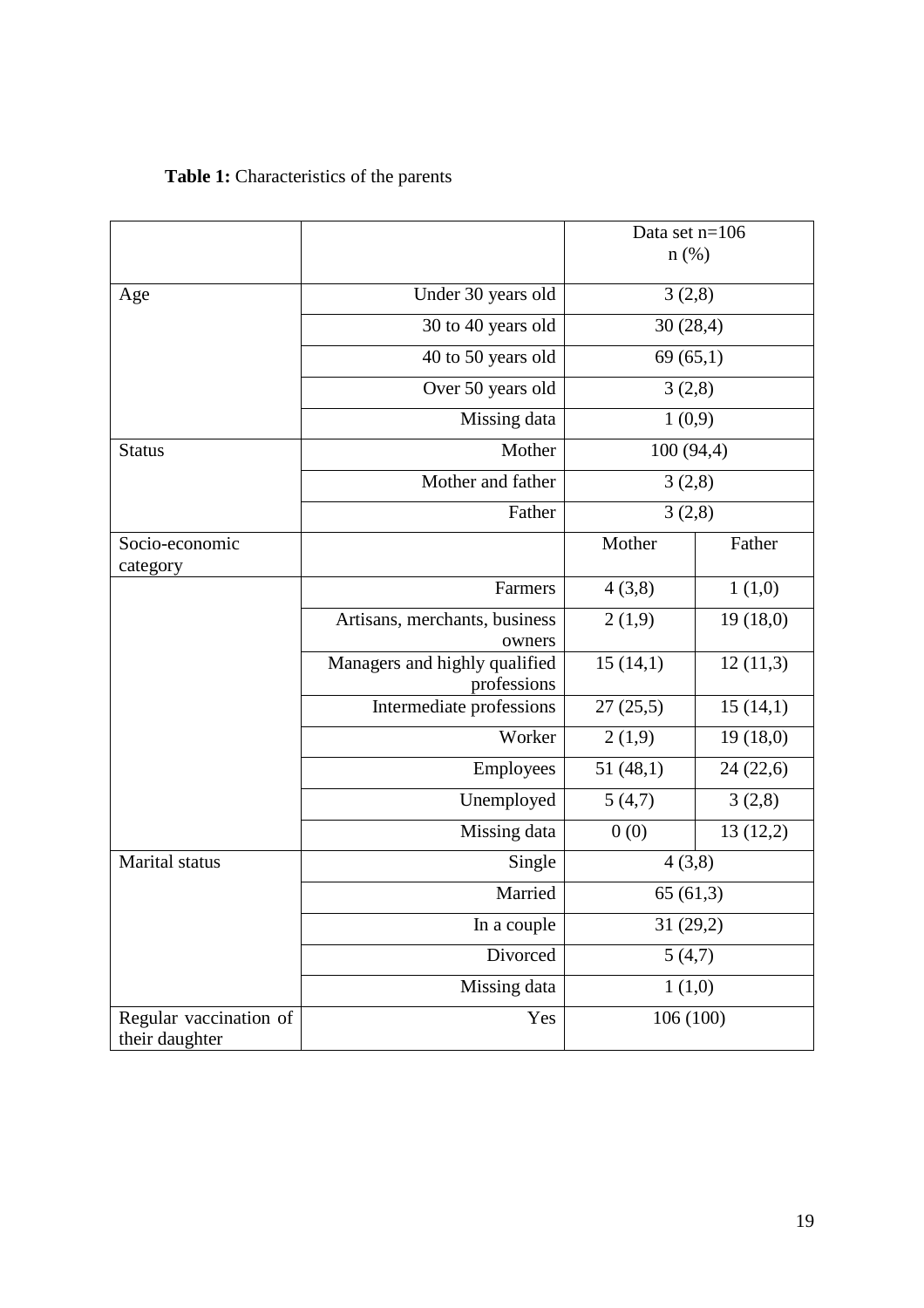**Table 2:** Comparison of answers before and after the information C

|                                                         | Rate of correct answers |                   |              |
|---------------------------------------------------------|-------------------------|-------------------|--------------|
|                                                         | Before information      | After information | $\mathbf{P}$ |
|                                                         | $n(\%)$                 | $n$ (%)           |              |
| Transmission of HPV(Q15)                                | 4(3,8)                  | 59 (55,7)         | < 0,001      |
| Risk of infection (Q16)                                 | 96 (90,6)               | 103 (97,2)        | 0,008        |
| Frequency of infection (Q17)                            | 21(19,8)                | 91 (85,8)         | < 0,001      |
| Vaccination of girls and/or boys                        | 2(1,9)                  | 6(5,7)            | 0,06         |
| (Q18)                                                   |                         |                   |              |
| Targeted age-group (Q19)                                | 41 (38,7)               | 95 (89,7)         | < 0,001      |
| Impact of sexual intercourse<br>(Q20)                   | 23(21,7)                | 43 (40,6)         | 0,01         |
| Benefits of vaccination (Q21)                           | 2(1,9)                  | 41 $(38,7)$       | < 0,001      |
| Vaccination strategy (Q22)                              | 0(0)                    | 20(18,9)          | < 0,001      |
| Risks of vaccination (Q23)                              | 1(0,9)                  | 36(34)            | < 0,001      |
| Cost of vaccination $(Q24)$                             | 48 (45,3)               | 97(91,5)          | < 0,001      |
| Practitioners qualified to perform<br>vaccination (Q25) | 5(4,7)                  | 82 (77,4)         | < 0,001      |